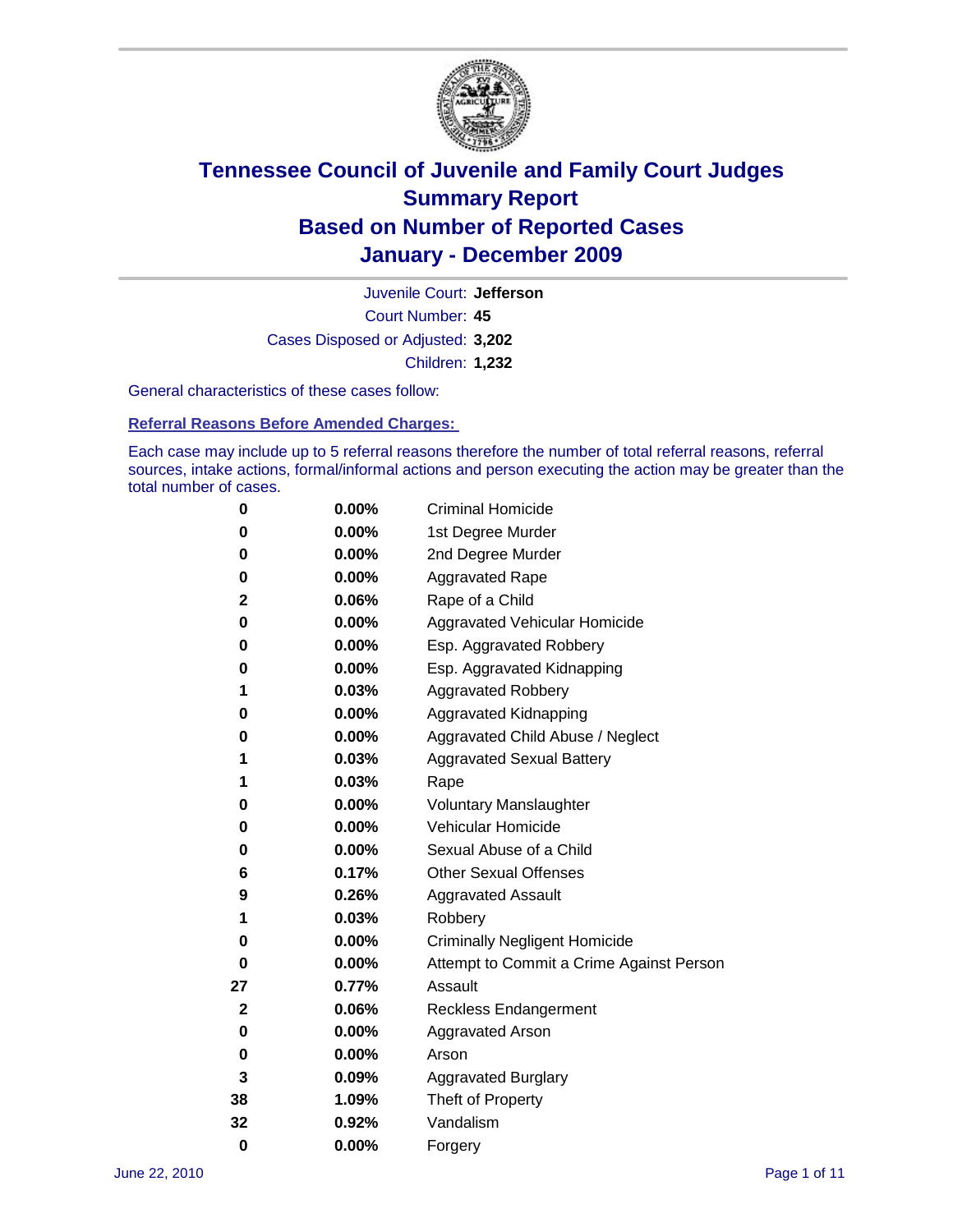

Court Number: **45** Juvenile Court: **Jefferson** Cases Disposed or Adjusted: **3,202** Children: **1,232**

### **Referral Reasons Before Amended Charges:**

Each case may include up to 5 referral reasons therefore the number of total referral reasons, referral sources, intake actions, formal/informal actions and person executing the action may be greater than the total number of cases.

| $\pmb{0}$   | 0.00%    | <b>Worthless Checks</b>                                     |
|-------------|----------|-------------------------------------------------------------|
| 1           | 0.03%    | Illegal Possession / Fraudulent Use of Credit / Debit Cards |
| 12          | 0.34%    | <b>Burglary</b>                                             |
| 3           | 0.09%    | Unauthorized Use of a Vehicle                               |
| 1           | 0.03%    | <b>Cruelty to Animals</b>                                   |
| 1           | 0.03%    | Sale of Controlled Substances                               |
| 13          | 0.37%    | <b>Other Drug Offenses</b>                                  |
| 24          | 0.69%    | Possession of Controlled Substances                         |
| $\mathbf 0$ | $0.00\%$ | <b>Criminal Attempt</b>                                     |
| 0           | 0.00%    | Carrying Weapons on School Property                         |
| 4           | 0.11%    | Unlawful Carrying / Possession of a Weapon                  |
| 4           | 0.11%    | <b>Evading Arrest</b>                                       |
| 0           | 0.00%    | Escape                                                      |
| 1           | 0.03%    | Driving Under Influence (DUI)                               |
| 29          | 0.83%    | Possession / Consumption of Alcohol                         |
| 3           | 0.09%    | Resisting Stop, Frisk, Halt, Arrest or Search               |
| 0           | $0.00\%$ | <b>Aggravated Criminal Trespass</b>                         |
| 3           | 0.09%    | Harassment                                                  |
| 0           | 0.00%    | Failure to Appear                                           |
| 4           | 0.11%    | Filing a False Police Report                                |
| 6           | 0.17%    | Criminal Impersonation                                      |
| 11          | 0.31%    | <b>Disorderly Conduct</b>                                   |
| 4           | 0.11%    | <b>Criminal Trespass</b>                                    |
| 7           | 0.20%    | Public Intoxication                                         |
| 0           | $0.00\%$ | Gambling                                                    |
| 126         | 3.60%    | <b>Traffic</b>                                              |
| 0           | $0.00\%$ | Local Ordinances                                            |
| 5           | 0.14%    | Violation of Wildlife Regulations                           |
| 481         | 13.75%   | Contempt of Court                                           |
| 41          | 1.17%    | Violation of Probation                                      |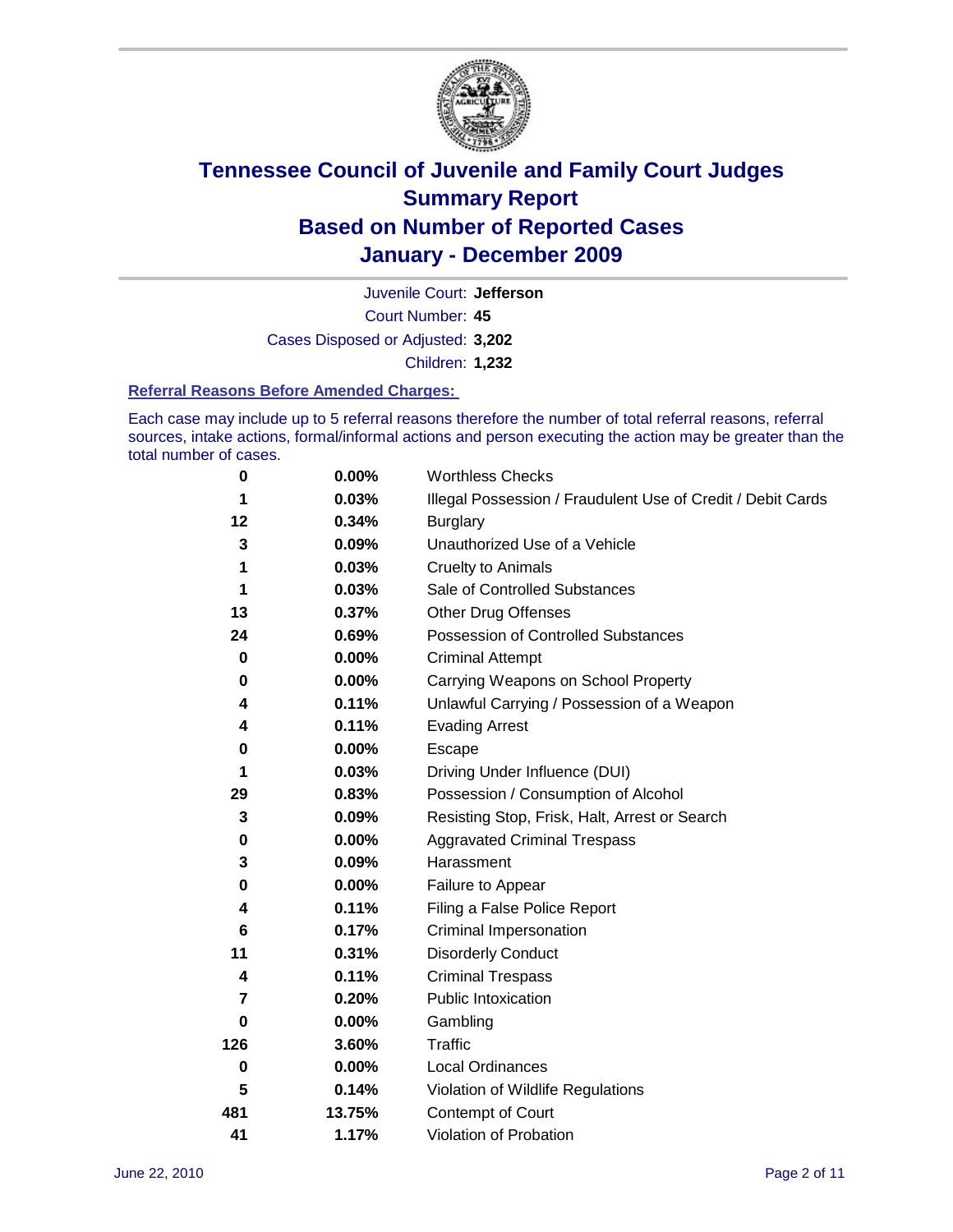

Court Number: **45** Juvenile Court: **Jefferson** Cases Disposed or Adjusted: **3,202** Children: **1,232**

### **Referral Reasons Before Amended Charges:**

Each case may include up to 5 referral reasons therefore the number of total referral reasons, referral sources, intake actions, formal/informal actions and person executing the action may be greater than the total number of cases.

| 3              | 0.09%    | Violation of Aftercare                 |
|----------------|----------|----------------------------------------|
| 27             | 0.77%    | <b>Unruly Behavior</b>                 |
| 172            | 4.92%    | Truancy                                |
| $\mathbf{2}$   | 0.06%    | In-State Runaway                       |
| 0              | $0.00\%$ | Out-of-State Runaway                   |
| 17             | 0.49%    | Possession of Tobacco Products         |
| 1              | 0.03%    | Violation of a Valid Court Order       |
| 4              | 0.11%    | <b>Violation of Curfew</b>             |
| 6              | 0.17%    | <b>Sexually Abused Child</b>           |
| 0              | 0.00%    | <b>Physically Abused Child</b>         |
| 376            | 10.75%   | Dependency / Neglect                   |
| 16             | 0.46%    | <b>Termination of Parental Rights</b>  |
| 1              | 0.03%    | <b>Violation of Pretrial Diversion</b> |
| 0              | 0.00%    | Violation of Informal Adjustment       |
| 1,002          | 28.65%   | <b>Judicial Review</b>                 |
| 412            | 11.78%   | <b>Administrative Review</b>           |
| 167            | 4.78%    | <b>Foster Care Review</b>              |
| 65             | 1.86%    | Custody                                |
| 4              | 0.11%    | Visitation                             |
| $\overline{7}$ | 0.20%    | Paternity / Legitimation               |
| 177            | 5.06%    | <b>Child Support</b>                   |
| 0              | 0.00%    | <b>Request for Medical Treatment</b>   |
| 0              | 0.00%    | <b>Consent to Marry</b>                |
| 131            | 3.75%    | Other                                  |
| 3,497          | 100.00%  | <b>Total Referrals</b>                 |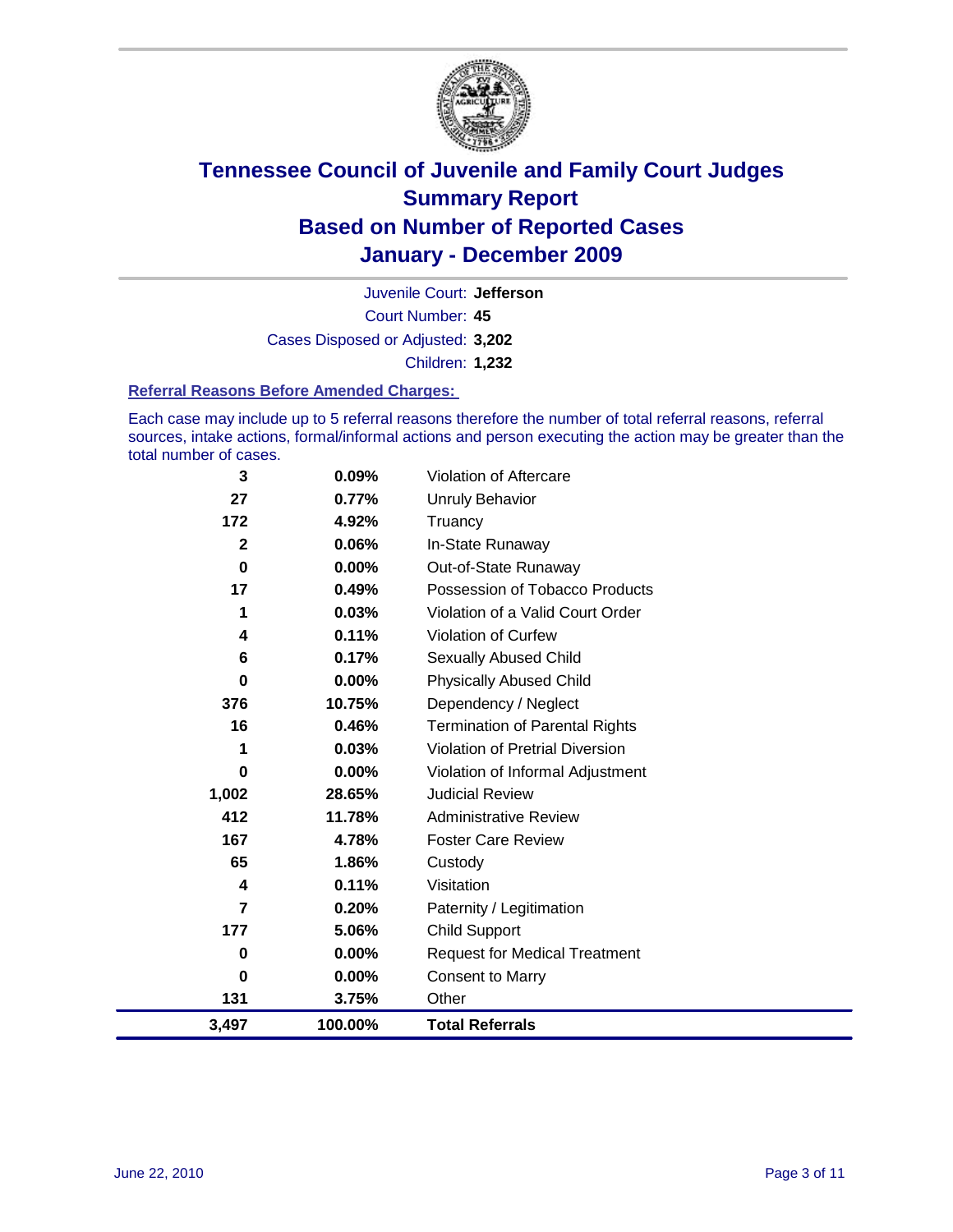

| 3,497                      | 100.00%                           | <b>Total Referral Sources</b>     |  |  |
|----------------------------|-----------------------------------|-----------------------------------|--|--|
| 19                         | 0.54%                             | Other                             |  |  |
| 0                          | 0.00%                             | Unknown                           |  |  |
| 0                          | 0.00%                             | Hospital                          |  |  |
| 0                          | 0.00%                             | Child & Parent                    |  |  |
| 18                         | 0.51%                             | Victim                            |  |  |
| 31                         | 0.89%                             | <b>Other Court</b>                |  |  |
| $\overline{7}$             | 0.20%                             | Social Agency                     |  |  |
| 538                        | 15.38%                            | <b>Court Staff</b>                |  |  |
| 1                          | 0.03%                             | <b>District Attorney's Office</b> |  |  |
| 559                        | 15.99%                            | Other State Department            |  |  |
| 1,470                      | 42.04%                            | <b>DCS</b>                        |  |  |
| 0                          | $0.00\%$                          | <b>CSA</b>                        |  |  |
| 234                        | 6.69%                             | School                            |  |  |
| $\bf{0}$                   | 0.00%                             | Self                              |  |  |
| 79                         | 2.26%                             | Relatives                         |  |  |
| 146                        | 4.18%                             | Parents                           |  |  |
| 395                        | 11.30%                            | Law Enforcement                   |  |  |
| <b>Referral Sources: 1</b> |                                   |                                   |  |  |
|                            |                                   | <b>Children: 1,232</b>            |  |  |
|                            | Cases Disposed or Adjusted: 3,202 |                                   |  |  |
|                            | <b>Court Number: 45</b>           |                                   |  |  |
| Juvenile Court: Jefferson  |                                   |                                   |  |  |
|                            |                                   |                                   |  |  |

### **Age of Child at Referral: 2**

| 1,232            | 100.00% | <b>Total Child Count</b> |
|------------------|---------|--------------------------|
| 0                | 0.00%   | Unknown                  |
| $\boldsymbol{4}$ | 0.32%   | Ages 19 and Over         |
| 180              | 14.61%  | Ages 17 through 18       |
| 275              | 22.32%  | Ages 15 through 16       |
| 141              | 11.44%  | Ages 13 through 14       |
| 98               | 7.95%   | Ages 11 through 12       |
| 534              | 43.34%  | Ages 10 and Under        |
|                  |         |                          |

<sup>1</sup> If different than number of Referral Reasons (3497), verify accuracy of your court's data.

<sup>2</sup> One child could be counted in multiple categories, verify accuracy of your court's data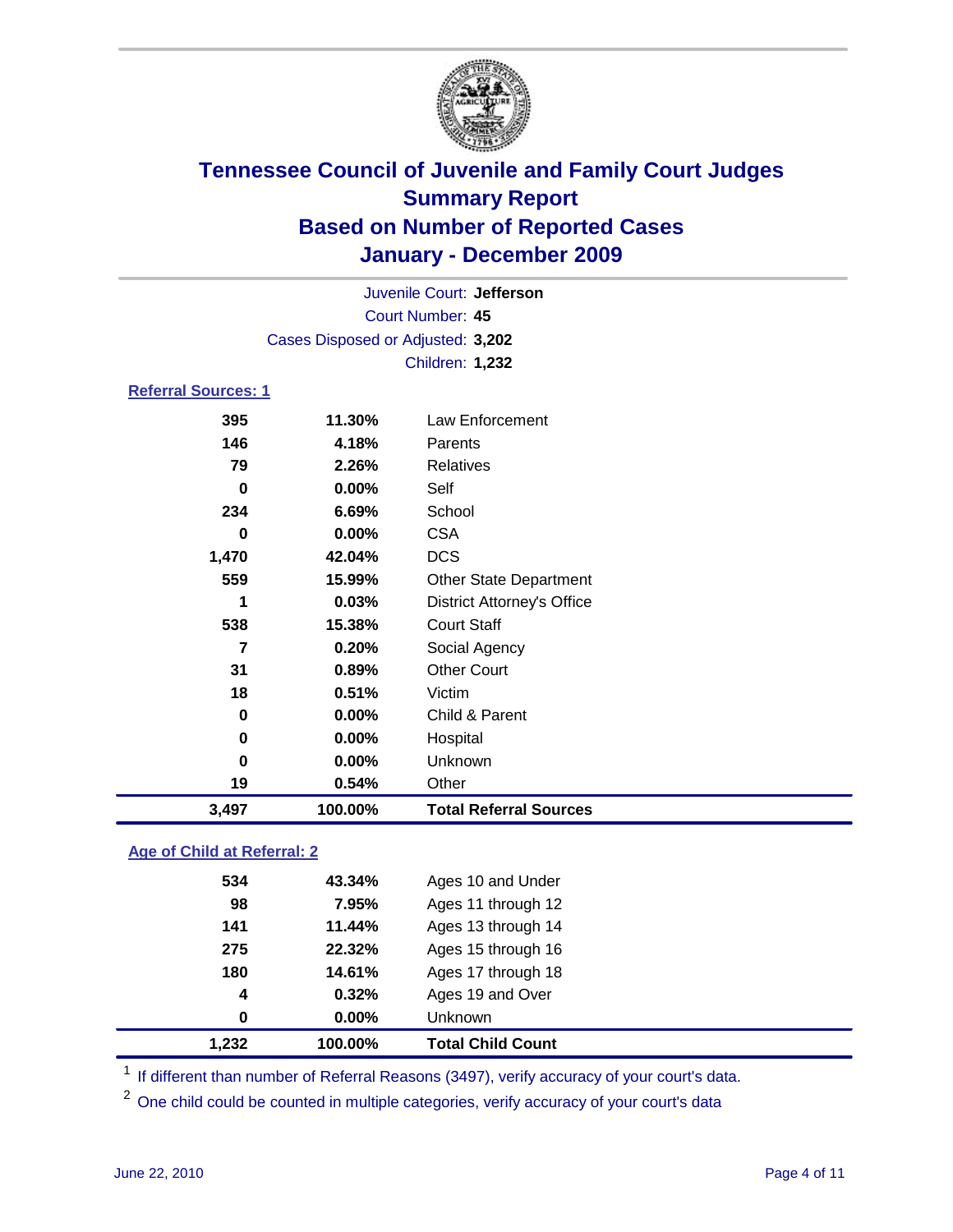

| Juvenile Court: Jefferson               |                                   |                          |  |  |  |
|-----------------------------------------|-----------------------------------|--------------------------|--|--|--|
| Court Number: 45                        |                                   |                          |  |  |  |
|                                         | Cases Disposed or Adjusted: 3,202 |                          |  |  |  |
|                                         |                                   | <b>Children: 1,232</b>   |  |  |  |
| Sex of Child: 1                         |                                   |                          |  |  |  |
| 681                                     | 55.28%                            | Male                     |  |  |  |
| 514                                     | 41.72%                            | Female                   |  |  |  |
| 37                                      | 3.00%                             | Unknown                  |  |  |  |
| 1,232                                   | 100.00%                           | <b>Total Child Count</b> |  |  |  |
| Race of Child: 1                        |                                   |                          |  |  |  |
| 1,044                                   | 84.74%                            | White                    |  |  |  |
| 26                                      | 2.11%                             | African American         |  |  |  |
| $\pmb{0}$                               | 0.00%                             | Native American          |  |  |  |
| 1                                       | 0.08%                             | Asian                    |  |  |  |
| 19                                      | 1.54%                             | Mixed                    |  |  |  |
| 142                                     | 11.53%                            | Unknown                  |  |  |  |
| 1,232                                   | 100.00%                           | <b>Total Child Count</b> |  |  |  |
| <b>Hispanic Origin: 1</b>               |                                   |                          |  |  |  |
| 45                                      | 3.65%                             | Yes                      |  |  |  |
| 960                                     | 77.92%                            | No                       |  |  |  |
| 227                                     | 18.43%                            | Unknown                  |  |  |  |
| 1,232                                   | 100.00%                           | <b>Total Child Count</b> |  |  |  |
| <b>School Enrollment of Children: 1</b> |                                   |                          |  |  |  |
| 462                                     | 37.50%                            | Yes                      |  |  |  |
| 153                                     | 12.42%                            | No                       |  |  |  |
| 617                                     | 50.08%                            | Unknown                  |  |  |  |
| 1,232                                   | 100.00%                           | <b>Total Child Count</b> |  |  |  |

<sup>1</sup> One child could be counted in multiple categories, verify accuracy of your court's data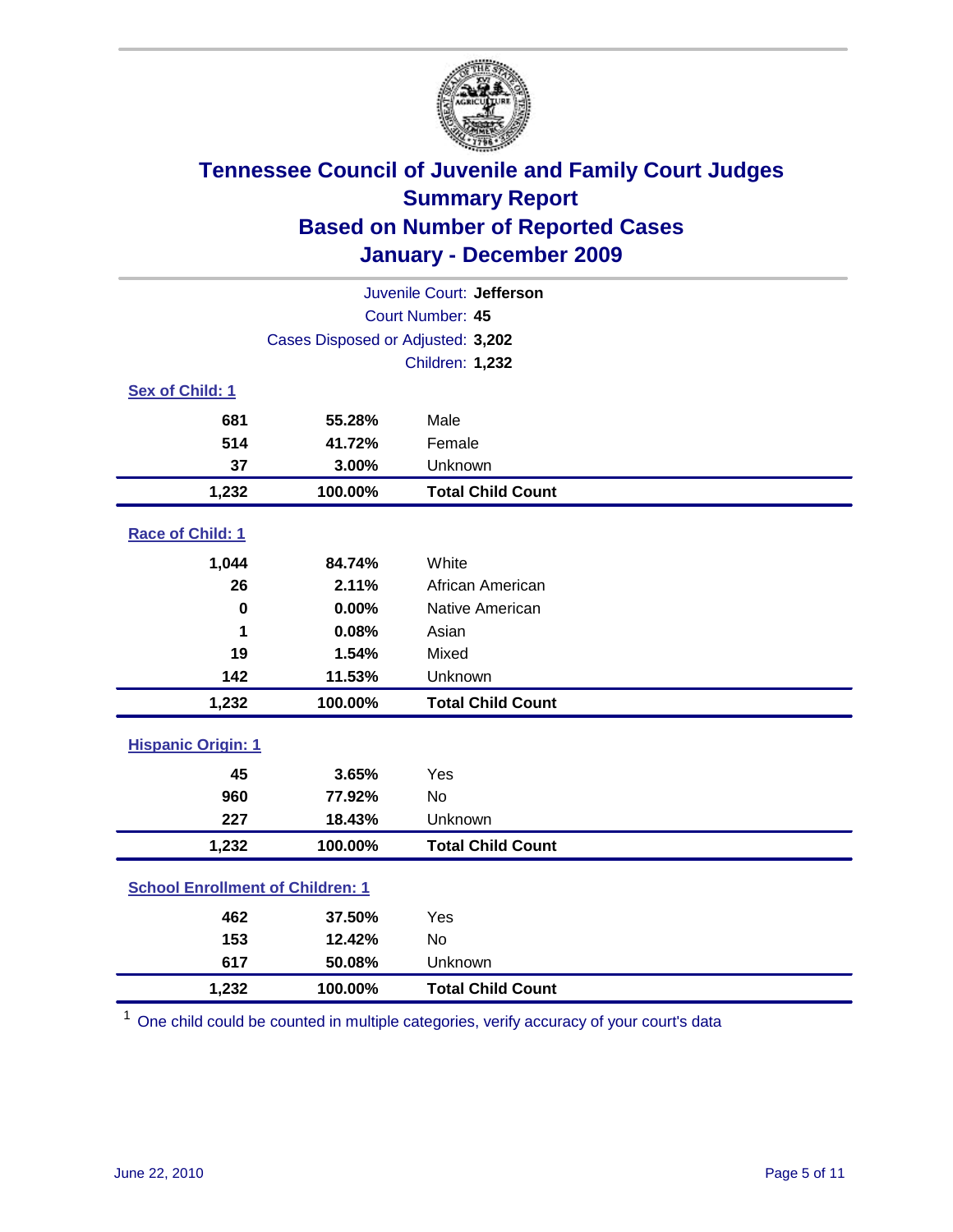

Court Number: **45** Juvenile Court: **Jefferson** Cases Disposed or Adjusted: **3,202** Children: **1,232**

### **Living Arrangement of Child at Time of Referral: 1**

| 1,232 | 100.00%  | <b>Total Child Count</b>     |
|-------|----------|------------------------------|
| 5     | 0.41%    | Other                        |
| 527   | 42.78%   | Unknown                      |
| 0     | $0.00\%$ | Independent                  |
| 3     | 0.24%    | In an Institution            |
| 3     | 0.24%    | In a Residential Center      |
| 0     | $0.00\%$ | In a Group Home              |
| 18    | 1.46%    | With Foster Family           |
| 9     | 0.73%    | <b>With Adoptive Parents</b> |
| 122   | $9.90\%$ | <b>With Relatives</b>        |
| 57    | 4.63%    | With Father                  |
| 279   | 22.65%   | <b>With Mother</b>           |
| 23    | 1.87%    | With Mother and Stepfather   |
| 14    | 1.14%    | With Father and Stepmother   |
| 172   | 13.96%   | With Both Biological Parents |

### **Type of Detention: 2**

| 3,202 | 100.00%  | <b>Total Detention Count</b> |
|-------|----------|------------------------------|
| 5     | 0.16%    | Other                        |
| 3,138 | 98.00%   | Does Not Apply               |
| 0     | $0.00\%$ | Unknown                      |
| 0     | $0.00\%$ | <b>Psychiatric Hospital</b>  |
| 0     | 0.00%    | Jail - No Separation         |
| 0     | $0.00\%$ | Jail - Partial Separation    |
| 0     | 0.00%    | Jail - Complete Separation   |
| 47    | 1.47%    | Juvenile Detention Facility  |
| 12    | 0.37%    | Non-Secure Placement         |
|       |          |                              |

<sup>1</sup> One child could be counted in multiple categories, verify accuracy of your court's data

<sup>2</sup> If different than number of Cases (3202) verify accuracy of your court's data.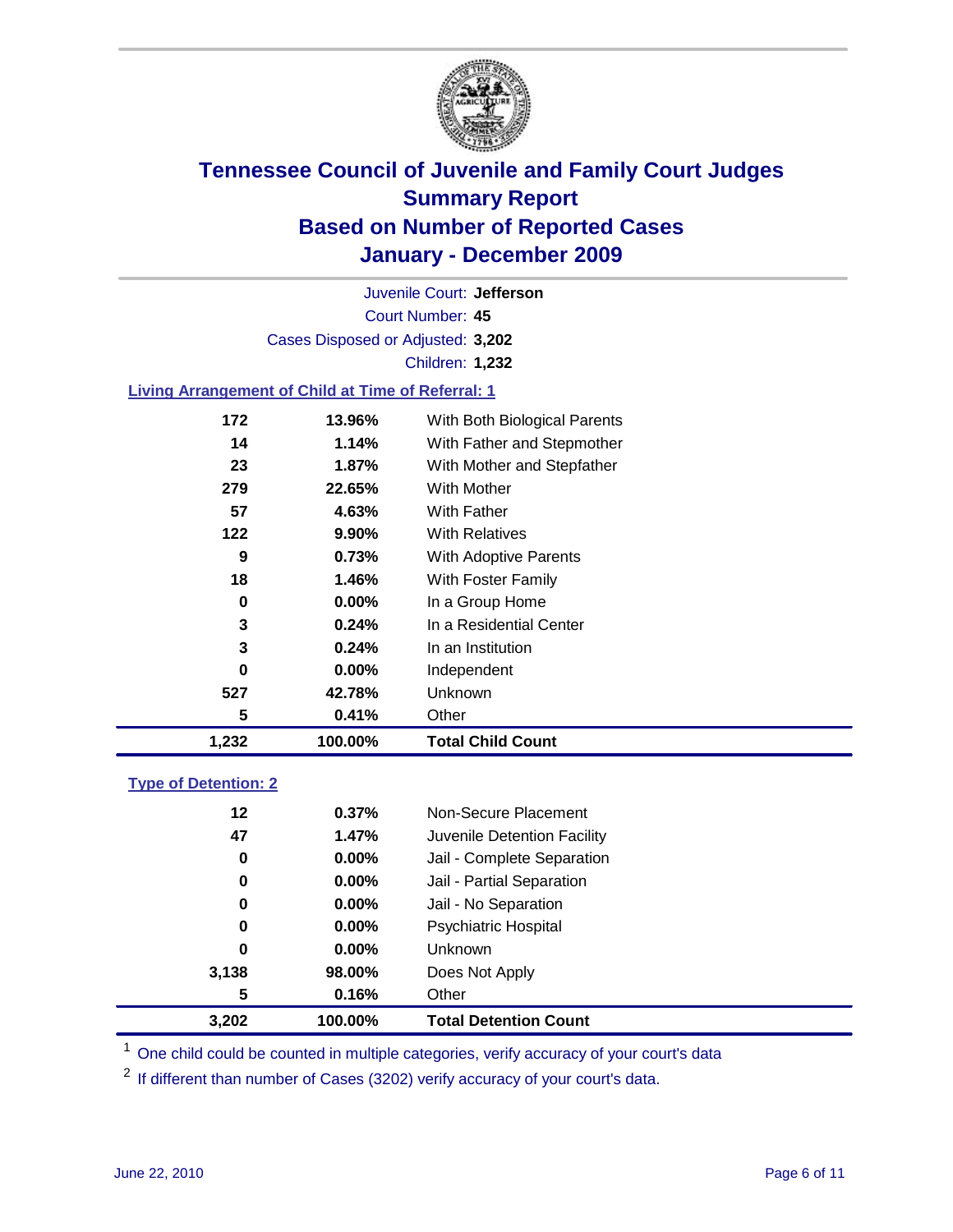

| Juvenile Court: Jefferson                          |                                   |                                      |  |  |  |
|----------------------------------------------------|-----------------------------------|--------------------------------------|--|--|--|
|                                                    | Court Number: 45                  |                                      |  |  |  |
|                                                    | Cases Disposed or Adjusted: 3,202 |                                      |  |  |  |
|                                                    |                                   | Children: 1,232                      |  |  |  |
| <b>Placement After Secure Detention Hearing: 1</b> |                                   |                                      |  |  |  |
| 18                                                 | 0.56%                             | Returned to Prior Living Arrangement |  |  |  |
| 24                                                 | 0.75%                             | Juvenile Detention Facility          |  |  |  |
| $\bf{0}$                                           | 0.00%                             | Jail                                 |  |  |  |
| $\mathbf{2}$                                       | 0.06%                             | Shelter / Group Home                 |  |  |  |
| $\mathbf{2}$                                       | 0.06%                             | Foster Family Home                   |  |  |  |
| 1                                                  | 0.03%                             | Psychiatric Hospital                 |  |  |  |
| 4                                                  | 0.12%                             | Unknown                              |  |  |  |
| 3,145                                              | 98.22%                            | Does Not Apply                       |  |  |  |
| 6                                                  | 0.19%                             | Other                                |  |  |  |
| 3,202                                              | 100.00%                           | <b>Total Placement Count</b>         |  |  |  |
| <b>Intake Actions: 2</b>                           |                                   |                                      |  |  |  |
|                                                    |                                   |                                      |  |  |  |
| 1,548                                              | 44.27%                            | <b>Petition Filed</b>                |  |  |  |
| 36                                                 | 1.03%                             | <b>Motion Filed</b>                  |  |  |  |
| 264                                                | 7.55%                             | <b>Citation Processed</b>            |  |  |  |
| <sup>0</sup>                                       | 0.00%                             | Notification of Paternity Processed  |  |  |  |
| 1,050                                              | 30.03%                            | Scheduling of Judicial Review        |  |  |  |
| 390                                                | 11.15%                            | Scheduling of Administrative Review  |  |  |  |
| 164                                                | 4.69%                             | Scheduling of Foster Care Review     |  |  |  |
| 0                                                  | 0.00%                             | Unknown                              |  |  |  |
| 0                                                  | 0.00%                             | Does Not Apply                       |  |  |  |
| 45                                                 | 1.29%                             | Other                                |  |  |  |
| 3,497                                              | 100.00%                           | <b>Total Intake Count</b>            |  |  |  |

<sup>1</sup> If different than number of Cases (3202) verify accuracy of your court's data.

<sup>2</sup> If different than number of Referral Reasons (3497), verify accuracy of your court's data.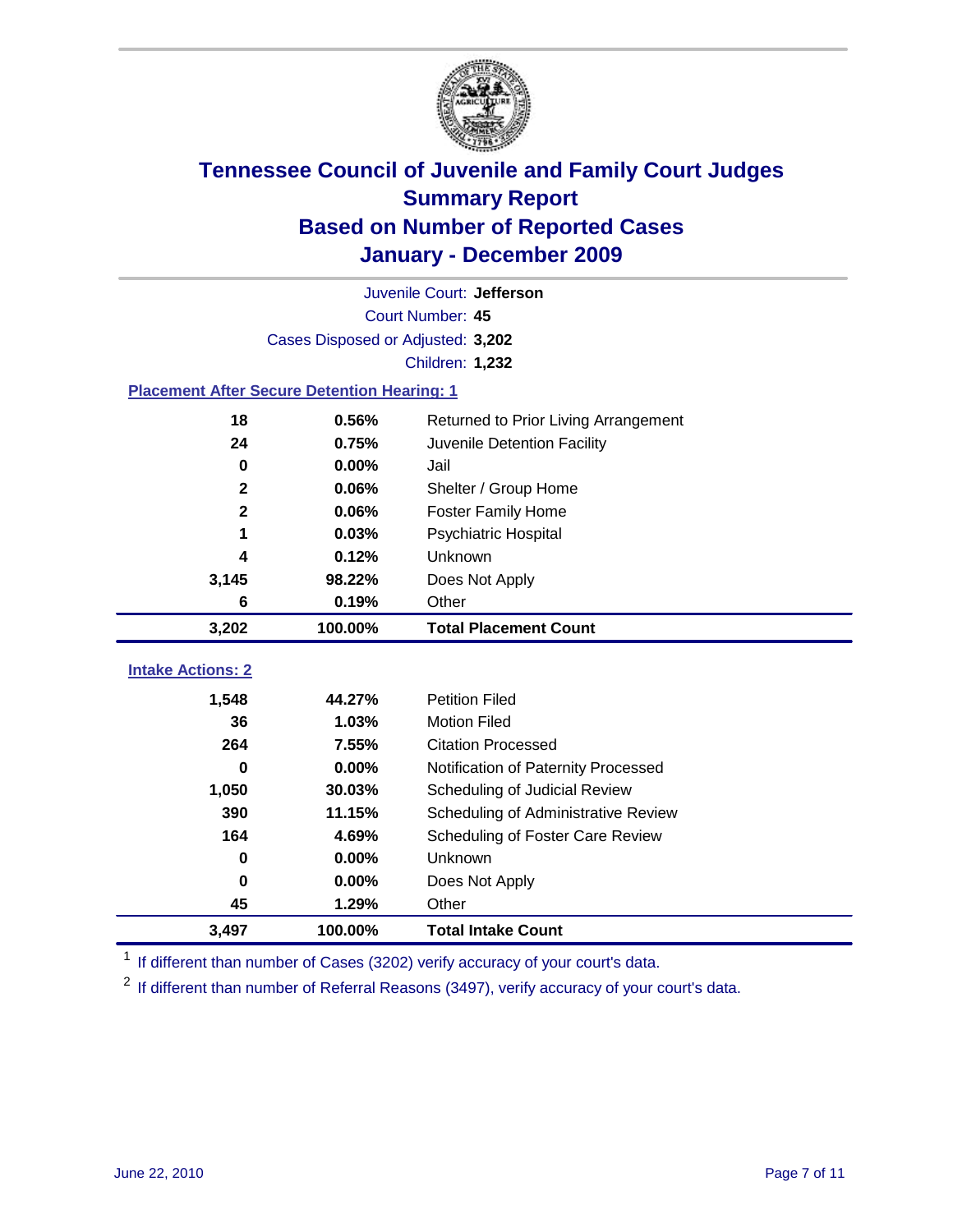

Court Number: **45** Juvenile Court: **Jefferson** Cases Disposed or Adjusted: **3,202** Children: **1,232**

### **Last Grade Completed by Child: 1**

| 122                                     | 9.90%   | Too Young for School         |  |
|-----------------------------------------|---------|------------------------------|--|
| $\mathbf 0$                             | 0.00%   | Preschool                    |  |
| 7                                       | 0.57%   | Kindergarten                 |  |
| 8                                       | 0.65%   | 1st Grade                    |  |
| 10                                      | 0.81%   | 2nd Grade                    |  |
| $\overline{7}$                          | 0.57%   | 3rd Grade                    |  |
| 14                                      | 1.14%   | 4th Grade                    |  |
| 26                                      | 2.11%   | 5th Grade                    |  |
| 20                                      | 1.62%   | 6th Grade                    |  |
| 49                                      | 3.98%   | 7th Grade                    |  |
| 57                                      | 4.63%   | 8th Grade                    |  |
| 89                                      | 7.22%   | 9th Grade                    |  |
| 67                                      | 5.44%   | 10th Grade                   |  |
| 43                                      | 3.49%   | 11th Grade                   |  |
| 0                                       | 0.00%   | 12th Grade                   |  |
| 0                                       | 0.00%   | Non-Graded Special Ed        |  |
| 1                                       | 0.08%   | <b>GED</b>                   |  |
| 0                                       | 0.00%   | Graduated                    |  |
| 23                                      | 1.87%   | <b>Never Attended School</b> |  |
| 685                                     | 55.60%  | Unknown                      |  |
| 4                                       | 0.32%   | Other                        |  |
| 1,232                                   | 100.00% | <b>Total Child Count</b>     |  |
| <b>Enrolled in Special Education: 1</b> |         |                              |  |

| 1,232 | 100.00% | <b>Total Child Count</b> |  |
|-------|---------|--------------------------|--|
| 910   | 73.86%  | <b>Unknown</b>           |  |
| 294   | 23.86%  | No                       |  |
| 28    | 2.27%   | Yes                      |  |
|       |         |                          |  |

One child could be counted in multiple categories, verify accuracy of your court's data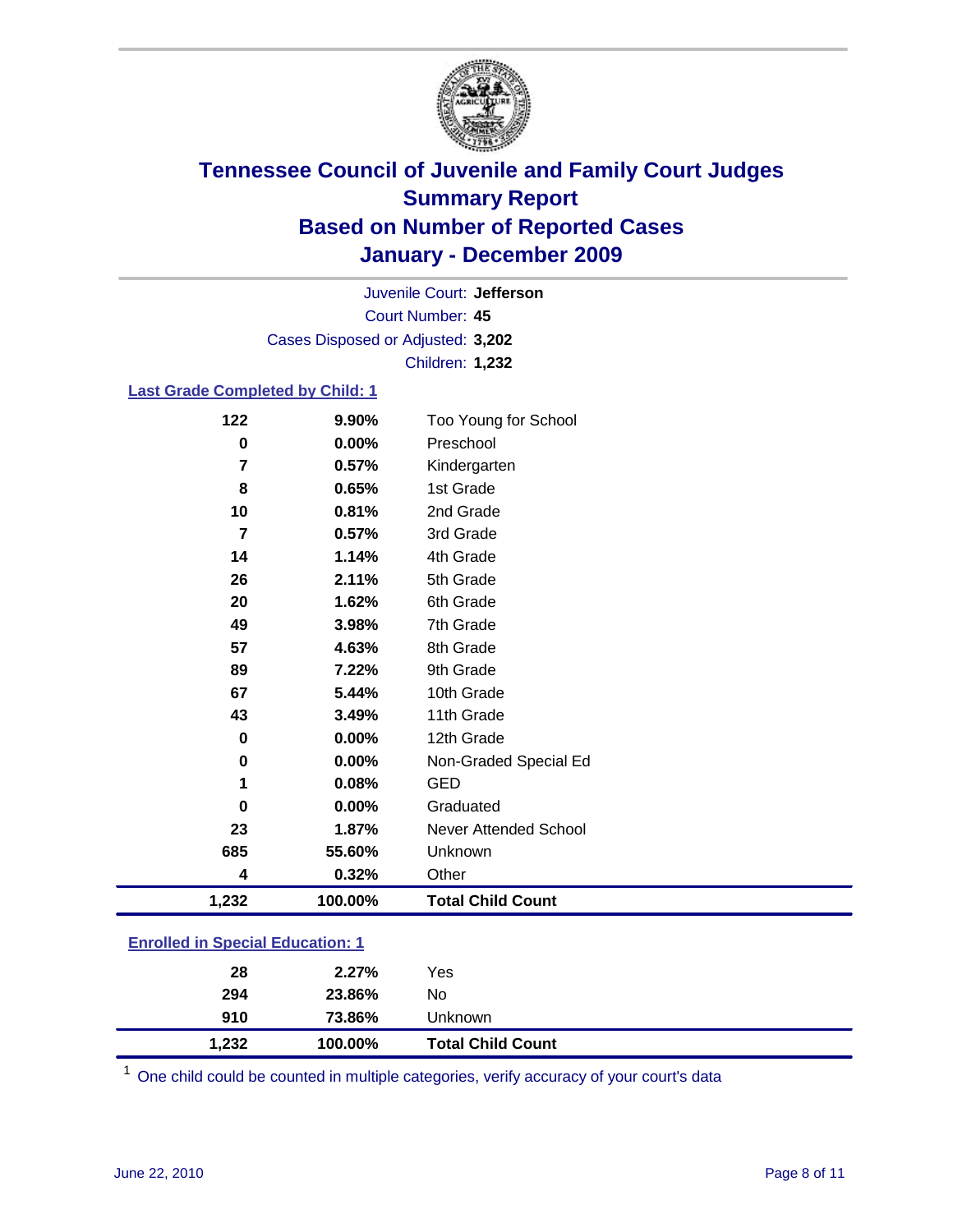

| Juvenile Court: Jefferson    |                                   |                           |  |  |
|------------------------------|-----------------------------------|---------------------------|--|--|
|                              | Court Number: 45                  |                           |  |  |
|                              | Cases Disposed or Adjusted: 3,202 |                           |  |  |
|                              | <b>Children: 1,232</b>            |                           |  |  |
| <b>Action Executed By: 1</b> |                                   |                           |  |  |
| 2,842                        | 81.27%                            | Judge                     |  |  |
| 0                            | $0.00\%$                          | Referee                   |  |  |
| 542                          | 15.50%                            | <b>YSO</b>                |  |  |
| 113                          | 3.23%                             | Other                     |  |  |
| 0                            | 0.00%                             | Unknown                   |  |  |
| 3,497                        | 100.00%                           | <b>Total Action Count</b> |  |  |

### **Formal / Informal Actions: 1**

| 145   | 4.15%    | Dismissed                                        |
|-------|----------|--------------------------------------------------|
| 14    | 0.40%    | Retired / Nolle Prosequi                         |
| 183   | 5.23%    | <b>Complaint Substantiated Delinquent</b>        |
| 141   | 4.03%    | <b>Complaint Substantiated Status Offender</b>   |
| 303   | 8.66%    | <b>Complaint Substantiated Dependent/Neglect</b> |
| 0     | $0.00\%$ | <b>Complaint Substantiated Abused</b>            |
| 0     | $0.00\%$ | <b>Complaint Substantiated Mentally III</b>      |
| 69    | $1.97\%$ | Informal Adjustment                              |
| 14    | 0.40%    | <b>Pretrial Diversion</b>                        |
| 1     | 0.03%    | <b>Transfer to Adult Court Hearing</b>           |
| 0     | $0.00\%$ | Charges Cleared by Transfer to Adult Court       |
| 810   | 23.16%   | Special Proceeding                               |
| 497   | 14.21%   | <b>Review Concluded</b>                          |
| 1,248 | 35.69%   | Case Held Open                                   |
| 72    | 2.06%    | Other                                            |
| 0     | $0.00\%$ | <b>Unknown</b>                                   |
| 3,497 | 100.00%  | <b>Total Action Count</b>                        |

<sup>1</sup> If different than number of Referral Reasons (3497), verify accuracy of your court's data.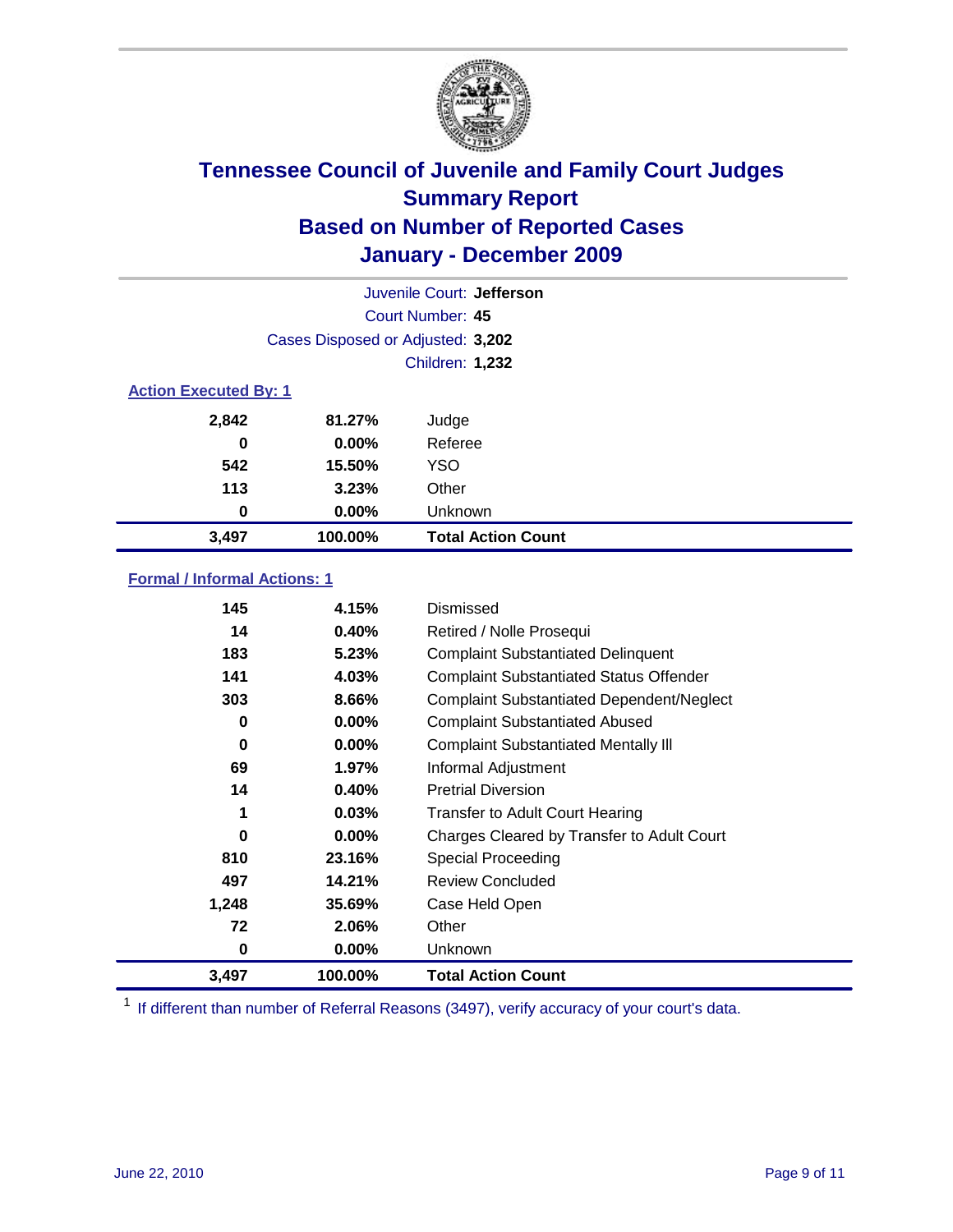

|                       |                                   | Juvenile Court: Jefferson                             |
|-----------------------|-----------------------------------|-------------------------------------------------------|
|                       |                                   | Court Number: 45                                      |
|                       | Cases Disposed or Adjusted: 3,202 |                                                       |
|                       |                                   | Children: 1,232                                       |
| <b>Case Outcomes:</b> |                                   | There can be multiple outcomes for one child or case. |
| 136                   | 2.31%                             | <b>Case Dismissed</b>                                 |
| 17                    | 0.29%                             | Case Retired or Nolle Prosequi                        |
| 29                    | 0.49%                             | Warned / Counseled                                    |
| 1,882                 | 31.91%                            | Held Open For Review                                  |
| 79                    | 1.34%                             | Supervision / Probation to Juvenile Court             |
| 0                     | 0.00%                             | <b>Probation to Parents</b>                           |
| 5                     | 0.08%                             | Referral to Another Entity for Supervision / Service  |
| 51                    | 0.86%                             | Referred for Mental Health Counseling                 |
| 46                    | 0.78%                             | Referred for Alcohol and Drug Counseling              |
| 1                     | 0.02%                             | <b>Referred to Alternative School</b>                 |
| 0                     | 0.00%                             | Referred to Private Child Agency                      |
| 64                    | 1.09%                             | Referred to Defensive Driving School                  |
| 0                     | 0.00%                             | Referred to Alcohol Safety School                     |
| 1                     | 0.02%                             | Referred to Juvenile Court Education-Based Program    |
| 26                    | 0.44%                             | Driver's License Held Informally                      |
| 0                     | 0.00%                             | <b>Voluntary Placement with DMHMR</b>                 |
| 4                     | 0.07%                             | <b>Private Mental Health Placement</b>                |
| 0                     | 0.00%                             | <b>Private MR Placement</b>                           |
| $\mathbf{2}$          | 0.03%                             | Placement with City/County Agency/Facility            |
| 3                     | 0.05%                             | Placement with Relative / Other Individual            |
| 296                   | 5.02%                             | Fine                                                  |
| 266                   | 4.51%                             | <b>Public Service</b>                                 |
| 26                    | 0.44%                             | Restitution                                           |
| 0                     | 0.00%                             | <b>Runaway Returned</b>                               |
| 186                   | 3.15%                             | No Contact Order                                      |
| 30                    | 0.51%                             | Injunction Other than No Contact Order                |
| 3                     | 0.05%                             | <b>House Arrest</b>                                   |
| 8                     | 0.14%                             | <b>Court Defined Curfew</b>                           |
| 54                    | 0.92%                             | Dismissed from Informal Adjustment                    |
| 3                     | 0.05%                             | <b>Dismissed from Pretrial Diversion</b>              |
| 4                     | 0.07%                             | Released from Probation                               |
| 0                     | 0.00%                             | <b>Transferred to Adult Court</b>                     |
| 0                     | $0.00\%$                          | <b>DMHMR Involuntary Commitment</b>                   |